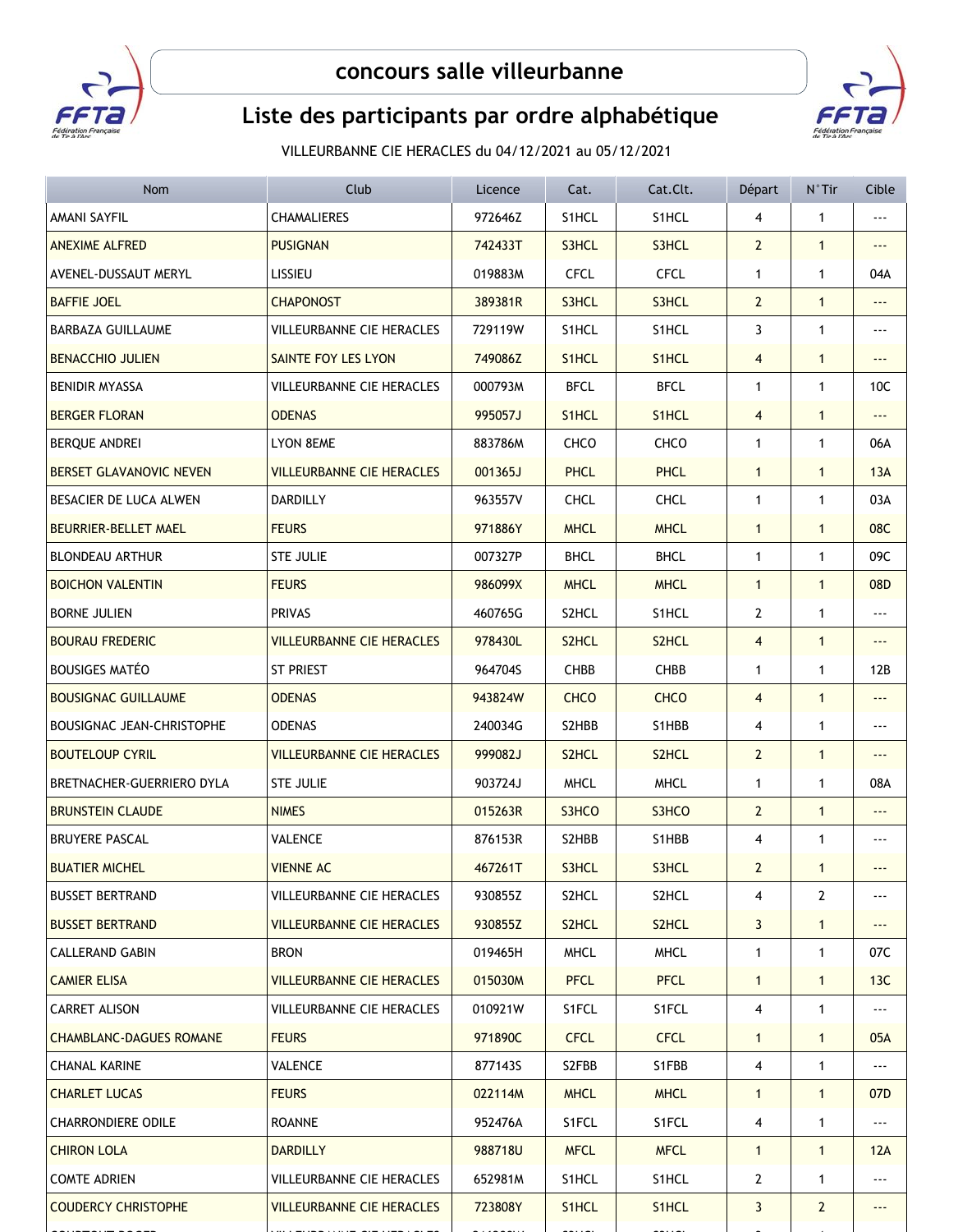| <b>Nom</b>                    | Club                             | Licence | Cat.                           | Cat.Clt.           | Départ         | $N^{\circ}$ Tir | Cible                    |
|-------------------------------|----------------------------------|---------|--------------------------------|--------------------|----------------|-----------------|--------------------------|
| <b>CUMINAL GAUTHIER</b>       | <b>VILLEURBANNE CIE HERACLES</b> | 753980U | S1HCL                          | S1HCL              | 2              | $\mathbf{1}$    | ---                      |
| <b>CUSIMANO CAROLINE</b>      | <b>LYON 7EME</b>                 | 788770J | S <sub>2</sub> FCL             | S <sub>2</sub> FCL | $\overline{4}$ | $\mathbf{1}$    | ---                      |
| <b>DEFAIT LUCIE</b>           | <b>VIENNE AC</b>                 | 420690X | S1FCL                          | S1FCL              | $\mathbf{2}$   | $\mathbf{1}$    | $\ddotsc$                |
| <b>DELAHAIE YANN</b>          | <b>VIENNE AC</b>                 | 009382Y | S1HCL                          | S1HCL              | $\overline{2}$ | $\mathbf{1}$    | $\overline{\phantom{a}}$ |
| <b>DESMARIS MATHIS</b>        | <b>STE JULIE</b>                 | 005841Z | PHCL                           | PHCL               | $\mathbf{1}$   | $\mathbf{1}$    | 13B                      |
| <b>DESSERTENNE LEO</b>        | <b>LYON 8EME</b>                 | 868836M | S <sub>1</sub> HCO             | S <sub>1</sub> HCO | $\overline{2}$ | $\mathbf{1}$    | ---                      |
| <b>DIAZ KEVIN</b>             | VILLEURBANNE CIE HERACLES        | 728592Y | S1HCL                          | S1HCL              | 3              | $\mathbf{1}$    | $\ddotsc$                |
| <b>DIDIER JEAN-MICHEL</b>     | <b>VIENNE AC</b>                 | 732498U | S2HCL                          | S2HCL              | $\overline{2}$ | $\mathbf{1}$    | $\overline{\phantom{a}}$ |
| DREAU OLIVIER                 | <b>STE JULIE</b>                 | 994418P | <b>MHCL</b>                    | <b>MHCL</b>        | $\mathbf{1}$   | 1               | 09A                      |
| <b>DUBUGET BENOIT</b>         | <b>VILLEURBANNE CIE HERACLES</b> | 960261M | S <sub>2</sub> HCL             | S <sub>2</sub> HCL | 3              | $\mathbf{1}$    | $- - -$                  |
| <b>DUPREZ JULIETTE</b>        | <b>VILLEURBANNE CIE HERACLES</b> | 008304B | <b>CFCL</b>                    | <b>CFCL</b>        | $\mathbf{1}$   | $\mathbf{1}$    | 03D                      |
| <b>ESPINOSA SOLENE</b>        | <b>VILLEURBANNE CIE HERACLES</b> | 892052X | <b>CFCL</b>                    | <b>CFCL</b>        | $\mathbf{1}$   | $\mathbf{1}$    | 04C                      |
| EYSSERIC GRUNFELD NOLAN       | ST PRIEST                        | 963555T | <b>MHCL</b>                    | <b>MHCL</b>        | $\mathbf{1}$   | $\mathbf{1}$    | 08B                      |
| <b>EYSSERIC NICOLAS</b>       | <b>ST PRIEST</b>                 | 981477Y | S2HCL                          | S <sub>2</sub> HCL | $\overline{4}$ | $\mathbf{1}$    |                          |
| <b>FAURON ALEXIS</b>          | VILLEURBANNE CIE HERACLES        | 096726M | S2HCO                          | S2HCO              | $\mathbf{2}$   | $\mathbf{1}$    | $\ddotsc$                |
| <b>FAURON ALEXIS</b>          | <b>VILLEURBANNE CIE HERACLES</b> | 096726M | S <sub>2</sub> HC <sub>O</sub> | S <sub>2</sub> HCO | $\overline{4}$ | $\overline{2}$  | ---                      |
| <b>FAURON ROMANE</b>          | VILLEURBANNE CIE HERACLES        | 813036K | <b>CFCL</b>                    | <b>CFCL</b>        | $\mathbf{1}$   | $\mathbf{1}$    | 04B                      |
| <b>FAURON ROMANE</b>          | <b>VILLEURBANNE CIE HERACLES</b> | 813036K | <b>CFCL</b>                    | <b>CFCL</b>        | $\overline{4}$ | $\overline{2}$  | ---                      |
| <b>FRAPPE CYRILLE</b>         | <b>VEZERONCE CURTIN</b>          | 927840X | S2HCL                          | S2HCL              | $\mathbf{2}$   | 1               | ---                      |
| <b>GAGNAIRE ELOISE</b>        | <b>VILLEURBANNE CIE HERACLES</b> | 000789H | <b>MFCL</b>                    | <b>MFCL</b>        | $\mathbf{1}$   | $\mathbf{1}$    | 11C                      |
| <b>GALIEN CHRISTIAN</b>       | RILLIEUX                         | 457914H | S3HCL                          | S3HCL              | 3              | 1               | ---                      |
| <b>GAYRAL SAMUEL</b>          | <b>BRON</b>                      | 945344Y | <b>CHCL</b>                    | <b>CHCL</b>        | $\mathbf{1}$   | $\mathbf{1}$    | 02B                      |
| <b>GLATIGNY MARIE</b>         | <b>BRIGNAIS</b>                  | 703281L | S1FCL                          | S1FCL              | 4              | 1               |                          |
| <b>GOUY ARNAUD</b>            | <b>ST PRIEST</b>                 | 010683M | S <sub>2</sub> HCL             | S <sub>2</sub> HCL | 3              | $\mathbf{1}$    | ---                      |
| <b>GROSBOIS GRAVIERE ELÉA</b> | LISSIEU                          | 003616F | <b>CFCL</b>                    | <b>CFCL</b>        | 1              | 1               | 03C                      |
| <b>GUILLERME PASCAL</b>       | <b>CHASSIEU</b>                  | 922607J | S2HCL                          | S2HCL              | $\mathbf{2}$   | $\mathbf{1}$    |                          |
| <b>GUILLOU EMMANUEL</b>       | VILLEURBANNE CIE HERACLES        | 975942G | S2HCL                          | S2HCL              | 3              | $\mathbf{1}$    | ---                      |
| <b>HERANNEY CHRISTIANE</b>    | <b>VILLEURBANNE CIE HERACLES</b> | 200982J | S3FCL                          | S3FCL              | 3              | $\mathbf{1}$    | $--$                     |
| <b>HUMBERT BRUNO</b>          | <b>VEZERONCE CURTIN</b>          | 592405U | S3HCL                          | S3HCL              | $\mathbf{2}$   | $\mathbf{1}$    | $- - -$                  |
| <b>JOLIVET MARINE</b>         | <b>STE JULIE</b>                 | 997544M | <b>BFCL</b>                    | <b>BFCL</b>        | $\mathbf{1}$   | $\mathbf{1}$    | 11B                      |
| JOLY REMI                     | <b>BRIGNAIS</b>                  | 767315N | S1HCL                          | S1HCL              | 3              | $\mathbf{1}$    | ---                      |
| JONCHIER LORINE               | <b>CALUIRE</b>                   | 985978R | S1FCL                          | S1FCL              | $\overline{2}$ | $\mathbf{1}$    | ---                      |
| KHALDOUNE MATHIS              | STE JULIE                        | 989035N | <b>CHCL</b>                    | <b>CHCL</b>        | $\mathbf{1}$   | $\mathbf{1}$    | 03B                      |
| <b>KHLIFI ASSIA</b>           | <b>VILLEURBANNE CIE HERACLES</b> | 967055X | <b>BFCL</b>                    | <b>BFCL</b>        | $\mathbf{1}$   | $\mathbf{1}$    | 11A                      |
| KHODJET HICHEM                | <b>CALUIRE</b>                   | 979627M | S2HCL                          | S2HCL              | $\mathbf{2}$   | 1               |                          |
| <b>KLEIN LOUIS</b>            | <b>DARDILLY</b>                  | 963518C | <b>CHCL</b>                    | <b>CHCL</b>        | $\mathbf{1}$   | $\mathbf{1}$    | 02D                      |
| KONIECZNY MACIEJ              | <b>BOURGOIN JALLIEU</b>          | 894275N | S3HCL                          | S3HCL              | 2              | $\mathbf{1}$    |                          |
| <b>LAGI SEBASTIEN</b>         | ST SYMPHORIEN SUR COISE          | 907829W | S <sub>2</sub> HCL             | S <sub>2</sub> HCL | 4              | $\mathbf{1}$    |                          |
| LAPARRE MELANIE               | VILLEURBANNE CIE HERACLES        | 930325Y | S1FCL                          | S1FCL              | 4              | $\mathbf{1}$    | $- - -$                  |
| <b>LAVAL OLIVIER</b>          | <b>VILLEURBANNE CIE HERACLES</b> | 994894G | S1HCL                          | S1HCL              | 4              | $\mathbf{1}$    | $- - -$                  |
| LAVEAU ANTHONY                | VILLEURBANNE CIE HERACLES        | 927258P | S1HCO                          | S1HCO              | $\mathbf{2}$   | 1               | ---                      |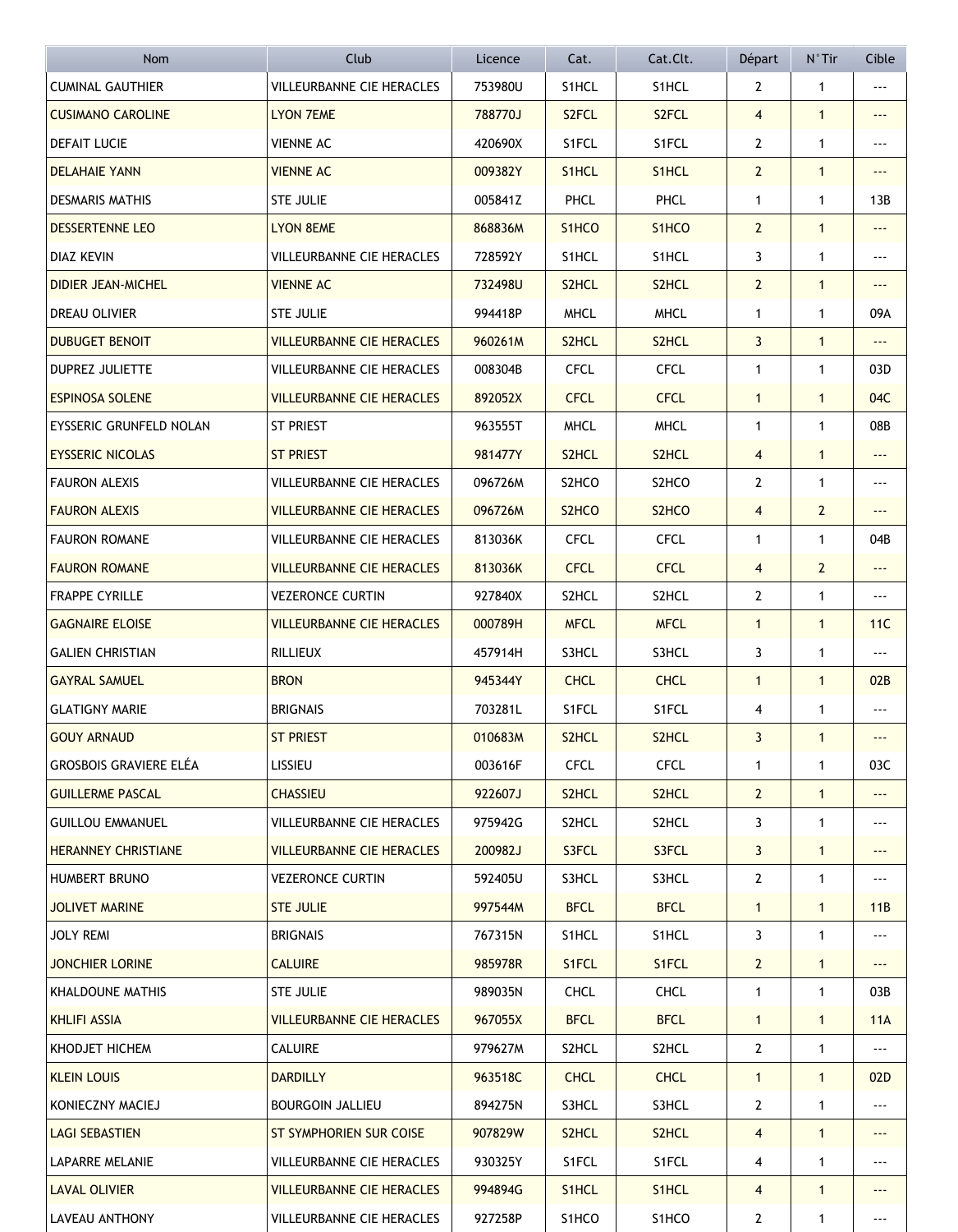| <b>Nom</b>                | Club                             | Licence | Cat.                            | Cat.Clt.                        | Départ         | $N^{\circ}$ Tir | Cible                    |
|---------------------------|----------------------------------|---------|---------------------------------|---------------------------------|----------------|-----------------|--------------------------|
| <b>LECOINTRE LAURIE</b>   | <b>ST AVERTIN</b>                | 453159P | S1FCO                           | S1FCO                           | 3              | $\mathbf{1}$    | ---                      |
| <b>LECOUFFE THOMAS</b>    | <b>VILLEURBANNE CIE HERACLES</b> | 810551J | S <sub>1</sub> HCL              | S <sub>1</sub> HCL              | $\mathbf{2}$   | $\mathbf{1}$    | ---                      |
| <b>LEROY MAXIME</b>       | <b>LYON 8EME</b>                 | 934984M | <b>CHCL</b>                     | <b>CHCL</b>                     | $\mathbf{2}$   | $\mathbf{1}$    | $\ddotsc$                |
| <b>LORINI DOMINIQUE</b>   | <b>LYON 8EME</b>                 | 344961H | S3HCL                           | S3HCL                           | $\overline{4}$ | $\mathbf{1}$    | $\overline{\phantom{a}}$ |
| LOUBEYRE INATEA           | VILLEURBANNE CIE HERACLES        | 837625M | <b>JFCL</b>                     | <b>JFCL</b>                     | 3              | $\mathbf{1}$    | ---                      |
| <b>MAGNER JOSE</b>        | <b>PUSIGNAN</b>                  | 418009H | S3HCL                           | S3HCL                           | $\overline{2}$ | $\mathbf{1}$    | ---                      |
| <b>MANGIN MARIE</b>       | <b>CALUIRE</b>                   | 724498Y | S3FCL                           | S3FCL                           | 4              | 1               | $\ddotsc$                |
| MERINO-PUJANTE EMONARD DY | <b>STE JULIE</b>                 | 948650S | <b>BHCL</b>                     | <b>BHCL</b>                     | $\mathbf{1}$   | $\mathbf{1}$    | <b>10A</b>               |
| MOUQUET VINCENT           | <b>BEYNOST</b>                   | 981542U | S2HBB                           | S1HBB                           | 2              | 1               |                          |
| MOUQUET VINCENT           | <b>BEYNOST</b>                   | 981542U | S <sub>2</sub> H <sub>B</sub> B | S1HBB                           | 3              | $\overline{2}$  | ---                      |
| MOUQUET VINCENT           | <b>BEYNOST</b>                   | 981542U | S2HBB                           | S1HBB                           | 4              | 3               | $\overline{\phantom{a}}$ |
| NONNENMACHER REMY         | <b>FORGES LES BAINS</b>          | 455110K | S3HCL                           | S3HCL                           | 3              | $\mathbf{1}$    | ---                      |
| ORIOL BAPTISTE            | ST PRIEST                        | 916644C | <b>CHCL</b>                     | <b>CHCL</b>                     | $\mathbf{1}$   | $\mathbf{1}$    | 02A                      |
| <b>OURIET JULIEN</b>      | <b>VILLEURBANNE CIE HERACLES</b> | 000784C | <b>BHCL</b>                     | <b>BHCL</b>                     | $\mathbf{1}$   | $\mathbf{1}$    | 09B                      |
| PERCEVAULT YANN           | VILLEURBANNE CIE HERACLES        | 989700L | S1HCL                           | S1HCL                           | $\mathbf{2}$   | $\mathbf{1}$    | $\ddotsc$                |
| PERINET CLEMENCE          | <b>ST PRIEST</b>                 | 938432K | <b>BFCL</b>                     | <b>BFCL</b>                     | $\mathbf{1}$   | $\mathbf{1}$    | 10 <sub>D</sub>          |
| PESLIER EUGENIE           | VILLEURBANNE CIE HERACLES        | 724891A | S1FCL                           | S1FCL                           | 2              | 1               | $- - -$                  |
| PHILLIT PAUL              | <b>ROANNE</b>                    | 641550M | S3HCL                           | S3HCL                           | 4              | $\mathbf{1}$    |                          |
| POMET ALAIN               | <b>ROANNE</b>                    | 332734T | S3HCL                           | S3HCL                           | 4              | 1               |                          |
| PORTAL SIMON              | <b>VILLEURBANNE CIE HERACLES</b> | 789721T | S <sub>1</sub> HCL              | S <sub>1</sub> HCL              | $\overline{2}$ | $\mathbf{1}$    | ---                      |
| PRUVOST MATHIEU           | DARDILLY                         | 889841U | <b>CHCL</b>                     | <b>CHCL</b>                     | 1              | 1               | 01D                      |
| <b>QUESNAY PIERRE</b>     | <b>CHAPONOST</b>                 | 704611G | S3HCL                           | S3HCL                           | $\overline{2}$ | $\mathbf{1}$    | ---                      |
| RABILLER DIANE            | VILLEURBANNE CIE HERACLES        | 827941L | S1FCL                           | S1FCL                           | 4              | 1               |                          |
| <b>REDON MAXIME</b>       | <b>LYON 8EME</b>                 | 016321R | S <sub>1</sub> HCL              | S1HCL                           | 4              | $\mathbf{1}$    |                          |
| <b>REGIS STEPHANIE</b>    | <b>BRIGNAIS</b>                  | 680355S | S1FCL                           | S1FCL                           | 3              | 1               |                          |
| <b>RENARD JEAN MICHEL</b> | <b>CALUIRE</b>                   | 960179Y | S3HCL                           | S3HCL                           | $\mathbf{2}$   | $\mathbf{1}$    |                          |
| <b>REYMOND ANGELE</b>     | <b>ROANNE</b>                    | 969545D | S1FCL                           | S1FCL                           | 4              | $\mathbf{1}$    | ---                      |
| RICO ADRIEN               | <b>VILLEURBANNE CIE HERACLES</b> | 350886Y | S1HBB                           | S <sub>1</sub> H <sub>B</sub> B | $\mathbf{2}$   | $\mathbf{1}$    | $--$                     |
| RIOU-HABERER ELIOT        | <b>BRIGNAIS</b>                  | 814342E | <b>CHCL</b>                     | <b>CHCL</b>                     | $\mathbf{1}$   | $\mathbf{1}$    | $- - -$                  |
| <b>RIVIERE THOMAS</b>     | <b>STE JULIE</b>                 | 000449N | <b>CHCL</b>                     | <b>CHCL</b>                     | $\mathbf{1}$   | $\mathbf{1}$    | 01A                      |
| RIVOIRE FREDERIQUE        | <b>VEZERONCE CURTIN</b>          | 965244D | S2FCL                           | S2FCL                           | $\mathbf{2}$   | $\mathbf{1}$    | ---                      |
| <b>ROCHE MANON</b>        | <b>CHAPONNAY</b>                 | 945273W | <b>CFCL</b>                     | <b>CFCL</b>                     | 4              | $\mathbf{1}$    | $- - -$                  |
| ROJAS JEAN FRANCOIS       | CHASSIEU                         | 729375Z | S3HCO                           | S3HCO                           | $\mathbf{2}$   | $\mathbf{1}$    | ---                      |
| <b>ROJAS MARTINE</b>      | <b>CHASSIEU</b>                  | 741826H | S3FCL                           | S3FCL                           | $\mathbf{2}$   | $\mathbf{1}$    | ---                      |
| ROLLAND BENJAMIN          | SAINT VULBAS                     | 701140J | S2HBB                           | S1HBB                           | $\mathbf{2}$   | 1               | $- - -$                  |
| ROLLAND KYLIAN            | <b>SAINT VULBAS</b>              | 879021H | <b>CHCO</b>                     | <b>CHCO</b>                     | $\mathbf{2}$   | $\mathbf{1}$    | $- - -$                  |
| ROLLAND LAURIANNE         | SAINT VULBAS                     | 741398T | S1FBB                           | S1FBB                           | $\mathbf{2}$   | $\mathbf{1}$    |                          |
| ROMMENS STEPHANE          | <b>CHASSIEU</b>                  | 959079C | S3HCL                           | S3HCL                           | $\mathbf{2}$   | $\mathbf{1}$    |                          |
| SAYVE SYLVIE              | TIR OLYMPIQUE VIENNOIS           | 752926Y | S2FBB                           | S1FBB                           | 2              | $\mathbf{1}$    | $- - -$                  |
| SCHAEFFERDEQUIEDT RAFAEL  | <b>VILLEURBANNE CIE HERACLES</b> | 008309G | <b>MHCL</b>                     | <b>MHCL</b>                     | $\mathbf{1}$   | $\mathbf{1}$    | 07B                      |
| SECHET ROMAIN             | VILLEURBANNE CIE HERACLES        | 003928V | <b>MHCL</b>                     | <b>MHCL</b>                     | $\mathbf{1}$   | 1               | 07A                      |